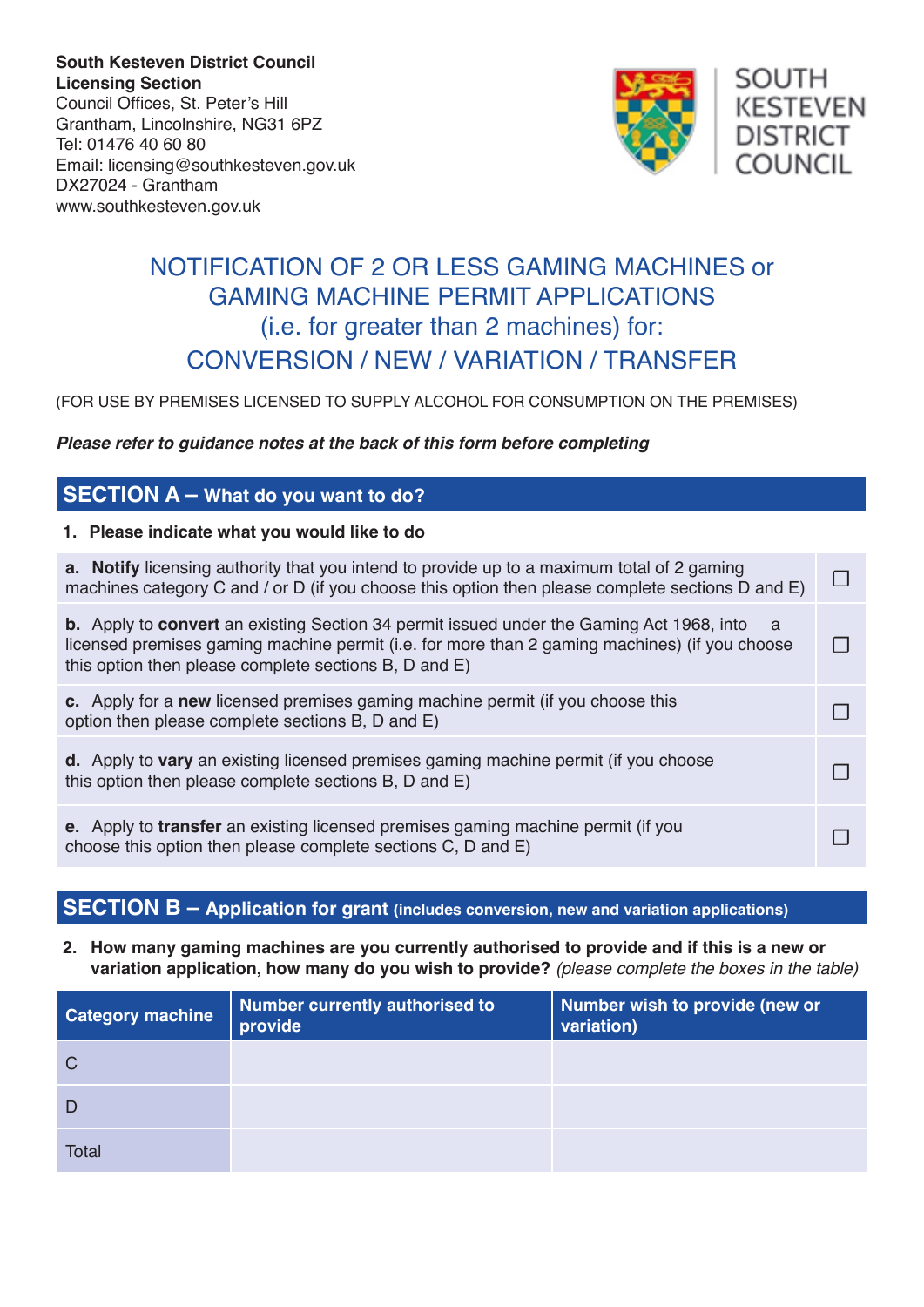## **SECTION C – Application for permit transfer**

*(i.e. where a transfer has been requested for the Licensing Act 2003 premises licence)*

| 4. Name of person requesting<br>the transfer                                                                               |                                                |
|----------------------------------------------------------------------------------------------------------------------------|------------------------------------------------|
| <b>5.</b> Confirmation that an<br>application to transfer the<br>relevant Licensing Act 2003<br>Premises Licence has been: | Granted $\Box$<br>Requested $\Box$             |
|                                                                                                                            | Existing permit provided $\Box$                |
| 6. Please provide your existing<br>permit, or provide reasons<br>stating why it cannot be<br>provided                      | Reasons why existing permit cannot be provided |

## **SECTION D – General Information**

15. Please complete the following declaration and checklist:

| 7. Name of Premises                                                     |                                                                   |  |                            |
|-------------------------------------------------------------------------|-------------------------------------------------------------------|--|----------------------------|
| 8. Address of Premises                                                  |                                                                   |  | Postcode                   |
| 9. Telephone number of Premises                                         |                                                                   |  |                            |
| 10. Name of existing Premises<br>Licence holder                         |                                                                   |  |                            |
| 11. Address of Premises Licence<br>holder (if different from 8 above)   |                                                                   |  | Postcode                   |
| 12. Telephone number (daytime) of<br>Premises Licence holder            | <b>13. E-mail of Premises Licence</b><br>holder (where available) |  |                            |
| 12. Name, address, telephone and<br>e-mail of agent (e.g. solicitor) if | Name                                                              |  | <b>Address</b><br>Postcode |
| submitted on behalf of the applicant                                    | <b>Telephone</b>                                                  |  | Email                      |
| 13. Licensing Act 2003 Premises<br>Licence Reference (i.e. number)      |                                                                   |  |                            |